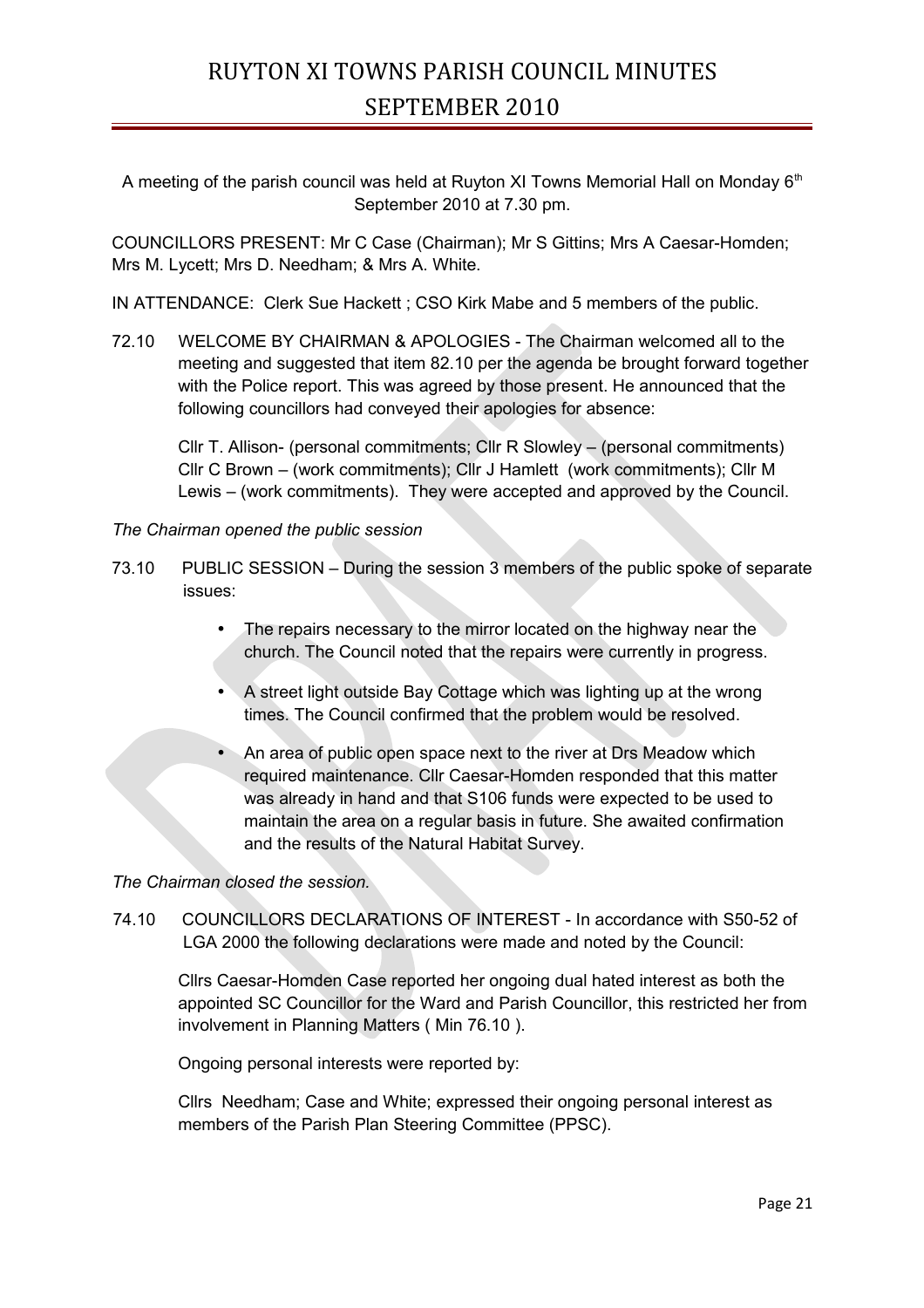Cllr Case reported his ongoing personal interests as a School governor and member of the Village Hall Committee.

- 75.10 CONFIRMATION & ACCEPTANCE OF PREVIOUS MEETING MINUTES: Draft minutes of the parish council meeting held on 16/8/10, & 19/7/10 were corrected with regard to the incorrect spelling of a street name and the addition of an apostrophe. The Minutes were then duly approved and signed as correct by the Chairman as correct.
- 82.10 SC REPORT SC Cllr Caesar-Homden gave a verbal report of various SC consultations currently in progress (See Clerk's report D) and circulated a press release on the SC Tool Kit event. She urged public participating and the use of the SC website for researching further information on the consultations and use of the SC Budget Re-calculator i.e. the notional financial effect of cutting one service compared with another. As appointed Councillor responsible for Communications at SC she asked for comments with regard to how improvements could be made in this area.

POLICE REPORT – CSO Kirk Mabe reported that the Parish had incurred one reported incident during the last month which related to criminal damage.

*Cllr Caesar-Homden & CSO Mabe left the meeting.*

## 76.10 PLANNING MATTERS

a.The following planning application was considered by the Council:

Ruyton Primary School – Pre-School development Plan Ref: 10/03640/FUL

The Council resolved without dissent to support the planning application as it would provide a much needed and all purpose high quality, valued preschool learning environment for the preschool children of the parish which would assist in their transition to school and be H&S compliant. The PC recognised that at the moment the current preschool operated from a building which had a number of physical constraints which prevented this quality of service from being delivered.( Proposed by the Chairman; Seconded by Cllr Gittins )

- b. The Clerk reported on planning application decisions notified to the Council. Report as per Appendix A.
- c. Severn Trent Plant Ruyton XI Towns. Cllr Gittins reported that the planned consultation meeting had been deferred. It was agreed that this would be a October agenda item.
- 77.10 PC ADOPTION OF NEW STANDING ORDERS The Chairman described the feedback received from councillors and proposed that page 4 (i) be queried with NALC and amended if required and page  $3$  (z) be altered to reflect that the Chairman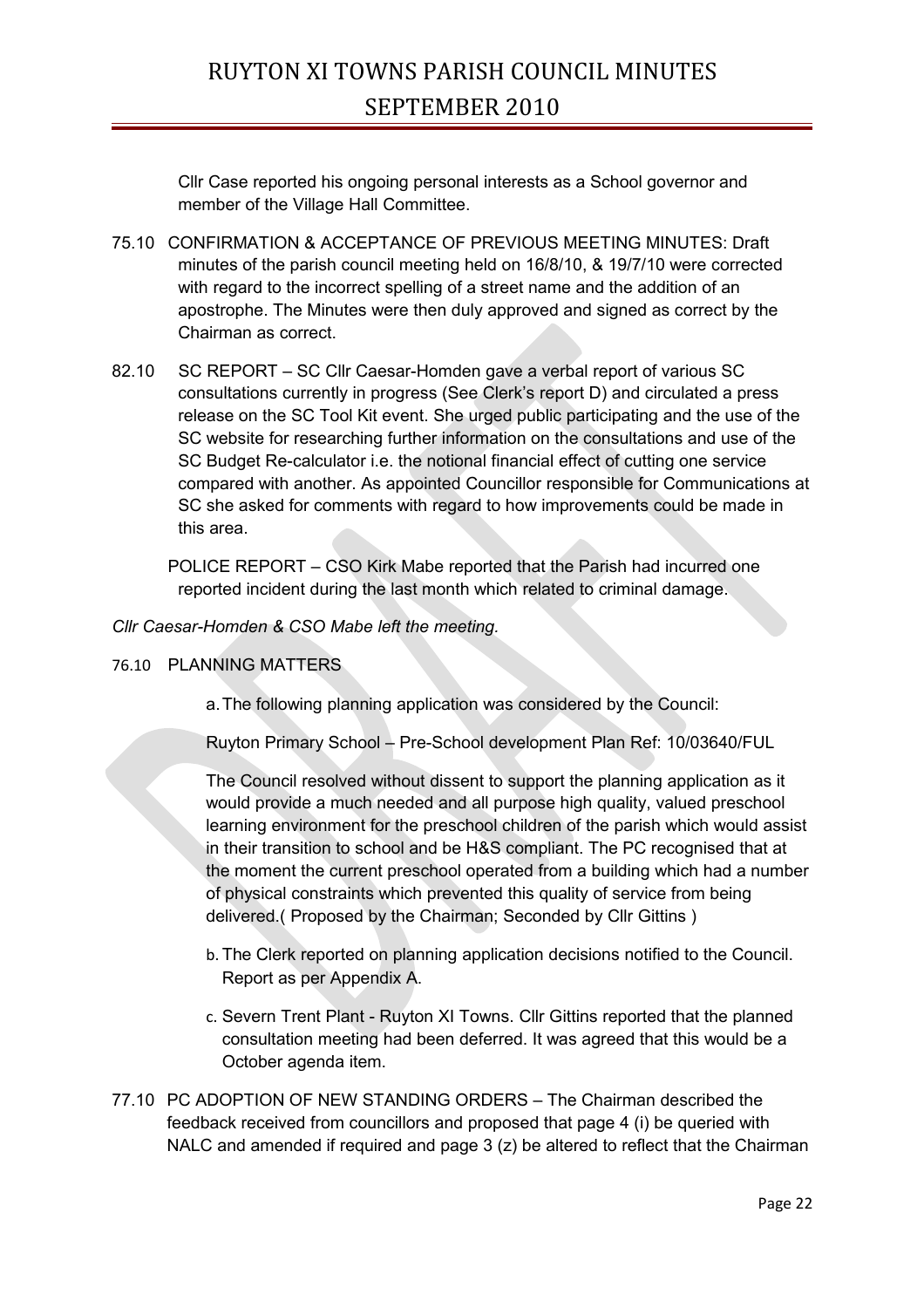use his discretion in deferring items to the next ordinary meeting or call an extraordinary meeting as required to deal with the outstanding items.

**The proposal was seconded by Cllr Needham and the Council resolved without dissent to adopt the NALC standing orders as amended.** (See Appendix E)

- 78.10 EXTERNAL AUDIT REPORT The Chairman reported that the external auditors had raised no issues with the Council's Accounts and a copy of the AR had been displayed within the Parish together with a copy of the required public notice.
- 79.10 MONTHLY PAYMENTS The Clerk presented the following invoices for payment which included her quarterly salary payment.

| Payee                                            | Description                                             | £        | Chq No |
|--------------------------------------------------|---------------------------------------------------------|----------|--------|
| <b>V&amp;W Electrics Ltd</b>                     | St Light Repairs as approved by PC                      | 384.63   | 221    |
| Mrs S Hackett                                    | Net Pay July, Aug, Sept                                 | 1,227.42 | 220    |
| <b>Staples Direct</b>                            | Stationery, postage                                     | 47.84    | 217    |
| Shropshire Council                               | 25% Contribution to bus shelter &<br>installation costs | 1,773.75 | 218    |
| <b>B</b> Townson                                 | Internal Audit Fee 2010                                 | 100.00   | 219    |
| Mazars                                           | External Audit Fee 2010                                 | 158.62   | 222    |
| Ruyton XI Towns Village<br><b>Hall Committee</b> | Booking fee for 16/8/10                                 | 30.00    | 223    |
| Ruyton XI Towns Village<br><b>Hall Committee</b> | S137 Grant towards veg & flower show                    | 50.00    | 224    |

 **The Council approved the payments without dissent.** Cllrs Lycett and Lewis were instructed by the Council to evidence their checks of the invoices and payment requests and authorise cheques on behalf of the Parish Council.

## 80.10 CONSULTATIONS:

- 1. Communities & Local Government Local referendums to veto excessive council tax increase. (See Clerk's report at Appendix B) **The Parish Council adopted the Clerk's response and agreed to support the response made by SC.** (Cllr White abstained from the vote.)
- 2. SC Consultation on Spotlight on Shropshire Economy **The Chairman reported that he had no comments to make. The PC agreed that no response was necessary.** (Unanimous.)
- 3. SC Draft SC Parking Policy Consultation **The Chairman reported that the PC was not required to comment on the document. The PC agreed without dissent that no comments were necessary.** (Unanimous.)
- 4. SC Local Transport Plan It was agreed that Cllr D Needham and another representative would attend the seminar as it was considered an important matter.
	- 5. SC Shropshire Homelessness Strategy Action Plan The Chairman agreed to research the Consultation further and report back at the October meeting.